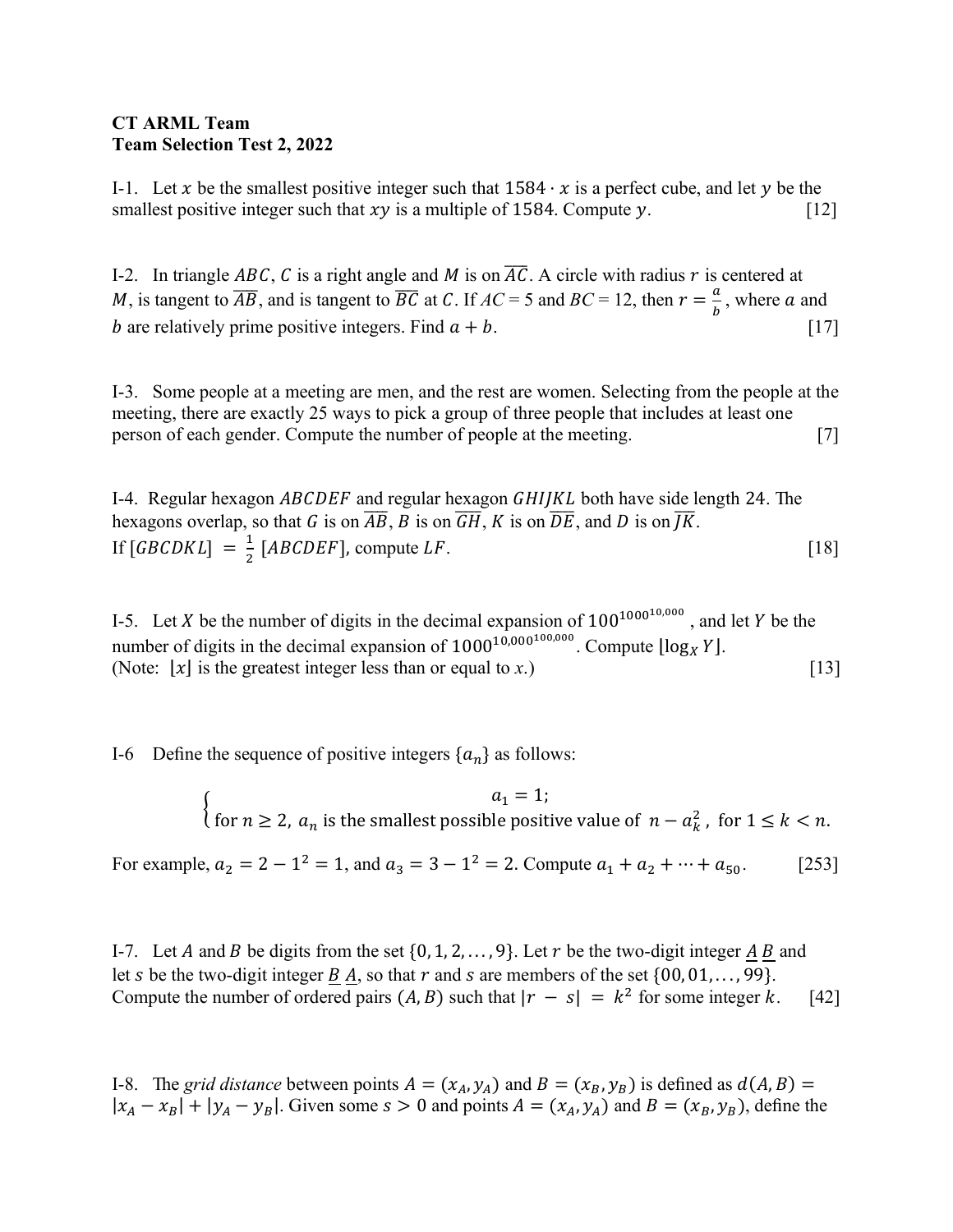*grid ellipse* with foci  $A = (x_A, y_A)$  and  $B = (x_B, y_B)$  to be the set of points  $\{Q \mid d(A, Q)$  +  $d(B, Q) = s$ . Compute the area enclosed by the grid ellipse with foci (0, 5) and (12, 0), passing through  $(1, -1)$ . [96]

I-9. For a positive integer n, let  $C(n)$  equal the number of pairs of consecutive 1's in the binary representation of *n*. For example,  $C(183) = C(10110111_2) = 3$ . Compute  $C(1) + C(2) + C(3) + \cdots + C(256)$ . [448]  $C(3) + \cdots + C(256)$ .

I-10. In the complex plane, z,  $z^2$ ,  $z^3$  form, in some order, three of the vertices of a nondegenerate square. Let  $\alpha$  and  $\beta$  represent the smallest and largest possible areas of the square, respectively. Compute  $40(a + b)$ . [425]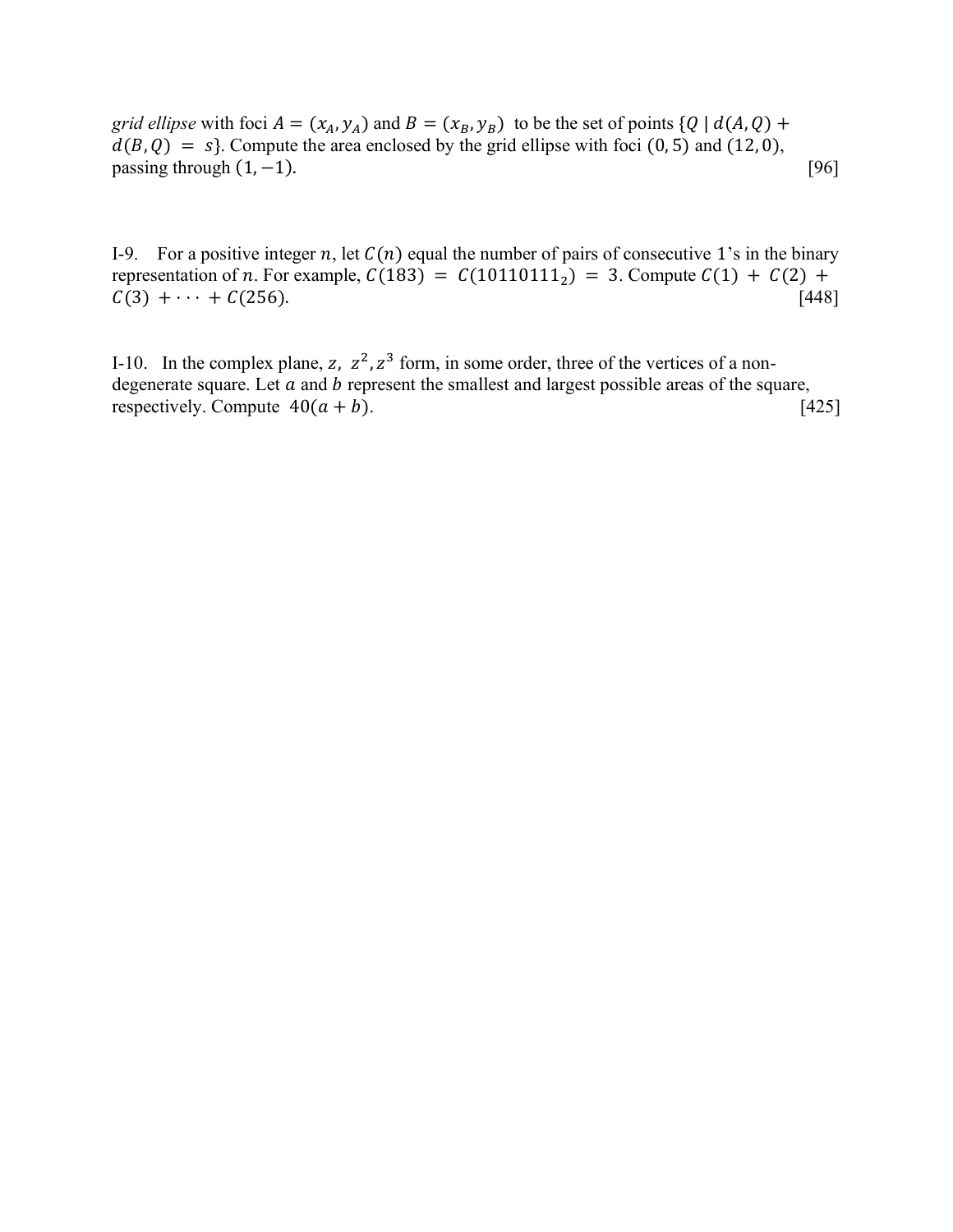### **Team Selection Test 2 Solutions**

I-1. Since  $1584 \cdot x$  is a perfect cube, and  $1584 = 2^4 \cdot 3^2 \cdot 11$ , x must be of the form  $2^{3k+2} \cdot$  $3^{3m+1} \cdot 11^{3n+2} \cdot r^3$ , for some nonnegative integers k, m, n, r, r > 0. Therefore, the least positive value of x is  $2^4 \cdot 3^2 \cdot 11^2 = 1452$ . In order for xy to be a multiple of 1548, xy must be of the form  $2^a \cdot 3^b \cdot 11^c \cdot d$ , where  $a \ge 4$ ,  $b \ge 2$ ,  $c \ge 1$ , and  $d \ge 1$ . Therefore, y must equal  $2^2 \cdot 3^1 = 12$ .

I-2. Let N be the point of tangency of the circle with  $\overline{AB}$  and let  $\overline{MB}$  be drawn as below.



Since  $\Delta BMC$  and  $\Delta BMN$  are right triangles sharing a hypotenuse, and  $\overline{MN}$  and  $\overline{MC}$  are radii,  $\triangle BMC \cong \triangle BMN$ . Thus  $BN = 12$ , and  $AN = 1$ . Also,  $\triangle AMM \sim \triangle ACB$  since they share  $\angle A$ , therefore  $\frac{NM}{AN} = \frac{CB}{AC}$ . Therefore  $r = \frac{12}{5}$ , so the answer is 17.

I-3. Let  $m$  and  $n$  be the number of men and women, respectively. Then either we choose two men and one woman, or two women and one man. Therefore:

$$
{\binom{m}{2}} {\binom{w}{1}} + {\binom{w}{2}} {\binom{m}{1}} = 25
$$

$$
\frac{m(m-1)w}{2} + \frac{w(w-1)m}{2} = 25
$$
  

$$
mw(m+w-2) = 50.
$$

Now because  $m$ , w and  $m + w - 2$  are positive integer divisors of 50, and  $m$ ,  $w \ge 2$ , we have only a few possibilities to check. If  $m = 2$ , then  $w^2 = 25$ , so  $w = 5$ ; the case  $m = 5$  is symmetric. If  $m = 10$ , then  $w(w + 8) = 5$ , which is impossible. If  $m = 25$ , then  $w(w + 23) =$ 2, which is also impossible. So  $\{m, w\} = \{2, 5\}$ , and  $m + w = 7$ .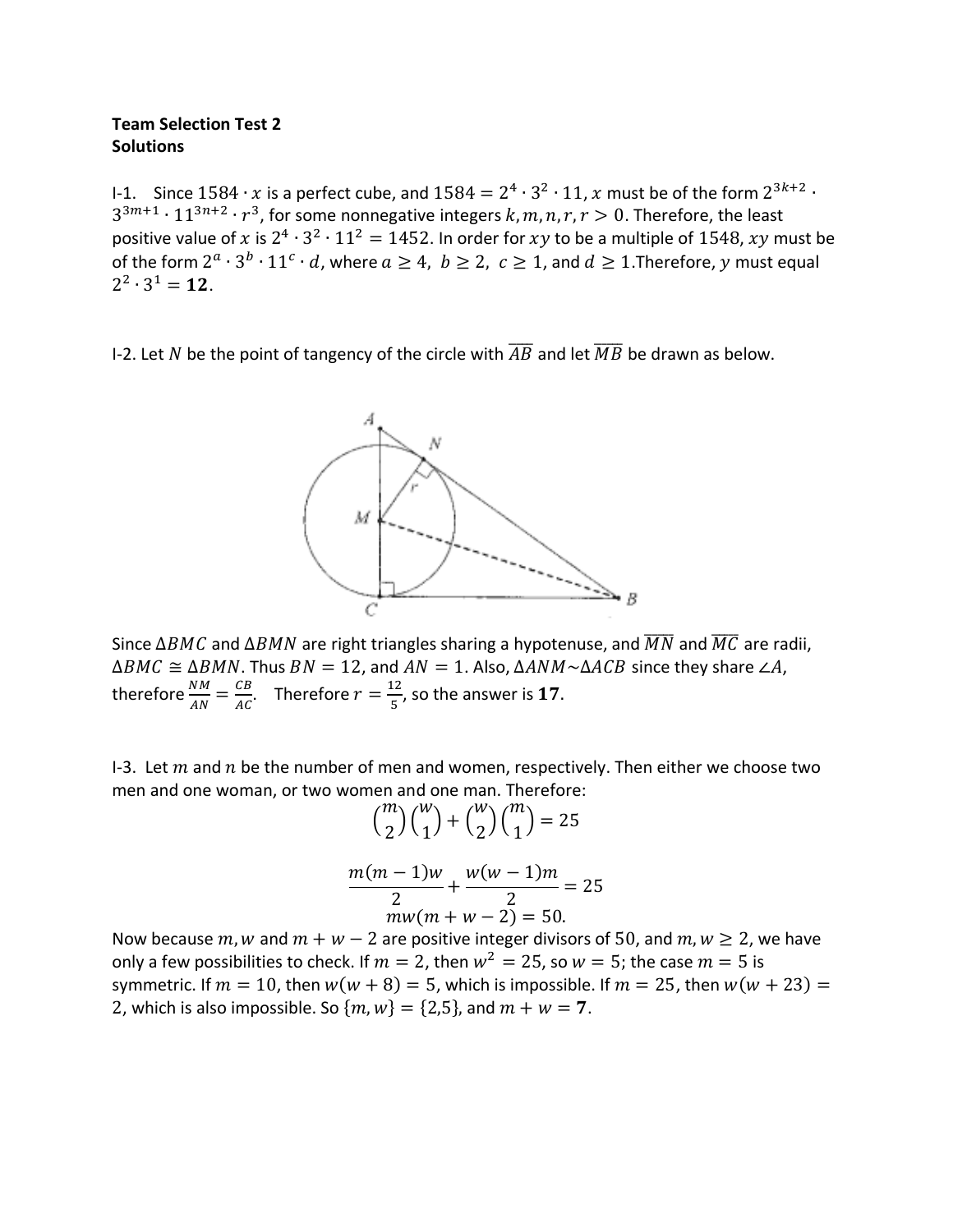

The area of hexagon  $GBCDKL$  can be computed as  $[GBCDKL] = [ABCDEF] - [AGLKEF]$ , and  $[AGLKEF]$  can be computed by dividing concave hexagon  $AGLKEF$  into two parallelograms sharing  $\overline{FL}$ . If  $AB = a$ , then the height  $AE = a\sqrt{3}$ , so the height of parallelogram  $AGLF$  is  $\frac{a\sqrt{3}}{2}$ . Therefore  $[AGLF] = LF \cdot \frac{a\sqrt{3}}{2}$  $\frac{\sqrt{3}}{2}$  and  $[AGLKEF] = LF \cdot a\sqrt{3}$ .

On the other hand, the area of a regular hexagon of side length  $a$  is  $\frac{3a^2\sqrt{3}}{2}$ . Since  $[GBCDKL]=$  $\frac{1}{2}[ABCDEF]$ , it follows that  $[AGLKEF] = \frac{1}{2}[ABCDEF]$ , and  $LF \cdot a\sqrt{3} = \frac{1}{2}$  $\left(\frac{3a^2\sqrt{3}}{2}\right) = \frac{3a^2\sqrt{3}}{4}$ 

from where  $LF = \frac{3}{4}a$ . With  $a = 24$ ,  $LF = 18$ .

I-5. Note that the number of digits of *n* is  $\lfloor \log n \rfloor + 1$ . Since  $100^{1000}^{10,000} = (10^2)^{1000}^{10,000}$ ,  $X = 2 \cdot 1000^{10,000}$ +1. Similarly,  $Y = 3 \cdot$  $10,000^{100,000}$ +1. With change of base formula,

$$
\left[\log_{X} Y \frac{\log Y}{\log X}\right] \approx \frac{\log 3 + \log 10,000^{100,000}}{\log 2 + \log 1000^{10,000}} = \frac{\log 3 + 100,000 \log 10,000}{\log 2 + 10,000 \log 1000} = \frac{\log 3 + 100,000 \cdot 4}{\log 2 + 10,000 \cdot 3} = \frac{400,000 + \log 3}{30,000 + \log 2}
$$

When compared to 400,000 and 30,000, log 3 and log 2 are very small, and as such can be considered redundant. Therefore,

$$
\lfloor \log_X Y \rfloor = \left\lfloor \frac{400,000}{30,000} \right\rfloor = 13.
$$

 $I-4.$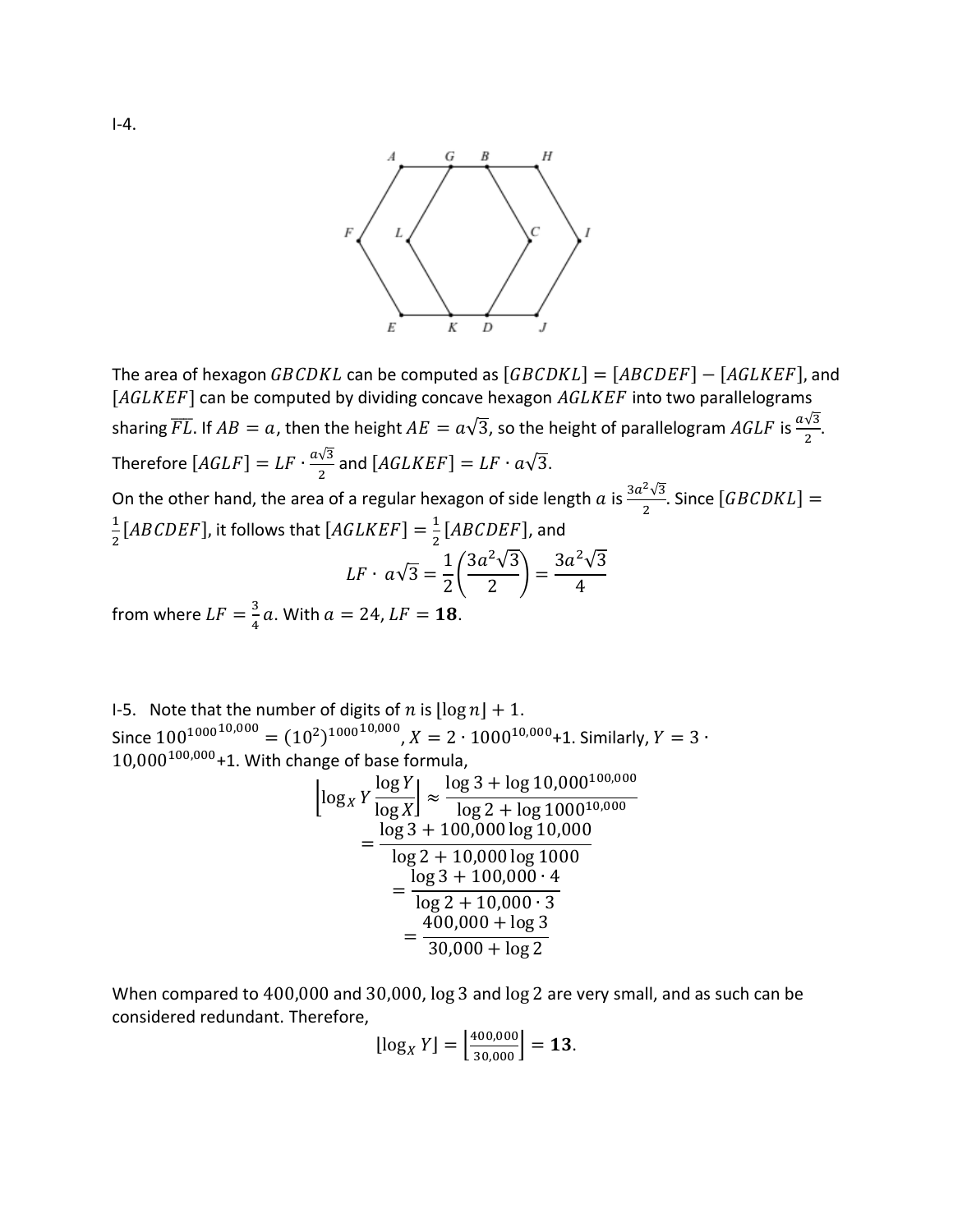I-6. The requirement that  $a_n$  be the smallest positive value of  $n - a_k^2$  for  $k < n$  is equivalent to determining the largest value of  $a_k$  such that  $a_k^2 < n$ . For  $n = 3$ , use either  $a_1 = a_2 = 1$  to find  $a_3 = 3 - 1^2 = 2$ . For  $n = 4$ , the strict inequality eliminates  $a_3$ , so  $a_4 = 4 - 1^2 = 3$ , but  $a_3$ can be used to compute  $a_5 = 5 - 2^2 = 1$ . In fact, until  $n = 10$ , the largest allowable prior value of  $a_k$  is  $a_3 = 2$ , yielding the values  $a_6 = 2$ ,  $a_7 = 3$ ,  $a_8 = 4$ ,  $a_9 = 5$ . In general, this pattern continues: from  $n = m^2 + 1$  until  $n = (m + 1)^2$ , the values of  $a_n$  increase from 1 to  $2m + 1$ .

Let  $S_m = 1 + 2 + \dots + (2m + 1)$ . Then the problem reduces to computing  $S_0 + S_1 + \dots + S_6 +$ 1, because  $a_{49} = 49 - 6^2$ , while  $a_{50} = 50 - 7^2 = 1$ .  $S_m = \frac{(2m+1)(2m+2)}{2} = 2m^2 + 3m + 1$ , so  $S_0 + S_1 + S_2 + S_3 + S_4 + S_5 + S_6 = 1 + 6 + 15 + 28 + 45 + 66 + 91 = 252.$ Therefore, the desired sum is  $253$ .

I-7. Since  $|(10A + B) - (10B + A)| = 9|A - B| = k^2$ , it follows that  $|A - B|$  is a perfect square.

 $|A - B| = 0$  yields 10 pairs of integers:  $(A, B) = (0, 0), (1, 1), ..., (9, 9)$ .  $|A - B| = 1$  yields 18 pairs: the nine  $(A, B) = (0,1), (1,2), ..., (8,9)$ , and their reverses.  $|A - B| = 4$  yields 12 pairs: the six  $(A, B) = (0, 4)$ ,  $(1, 5)$ , ...,  $(5, 9)$ , and their reverses.  $|A - B| = 9$  yields 2 pairs:  $(A, B) = (0, 9)$ , and its reverse. Thus, the total number of possible ordered pairs  $(A, B)$  is 42.

I-8. Let  $A = (0,5)$  and  $B = (12,0)$ , and let  $C = (1,−1)$ . First compute the distance sum:  $d(A, C) + d(B, C) = 19$ . Notice that if  $P = (x, y)$  is on the segment from  $(0, -1)$  to  $(12, -1)$ , then  $d(A, P) + d(B, P)$  is constant. This is because if  $0 < x < 12$ ,

$$
d(A, P) + d(B, P) = |0 - x| + |5 - (-1)| + |12 - x| + |0 - (-1)|
$$
  
= x + 6 + (12 - x) + 1  
= 19.

Similarly,  $d(A, P) + d(P, B) = 19$  whenever P is on the segment from (0,6) to (12,6). If P is on the segment from (13,0) to (13,5), then P's coordinates are (13, y), with  $0 \le y \le 5$ , and thus  $d(A, P) + d(B, P) = |0 - 13| + |5 - y| + |12 - 13| + |0 - y|$ 

$$
= 13 + (5 - y) + 1 + y
$$
  
= 19.

Similarly,  $d(A, P) + d(P, B) = 19$  whenever P is on the segment from  $(-1, 0)$  to  $(-1, 5)$ . Finally, if P is on the segment from  $(12, -1)$  to  $(13, 0)$ , then  $d(A, P) + d(B, P)$  is constant:

$$
d(A, P) + d(B, P) = |0 - x| + |5 - y| + |12 - x| + |0 - y|
$$
  
= x + (5 - y) + (x - 12) + (-y)  
= 2x - 2y - 7,

and since the line segment has equation  $x - y = 13$ , this expression reduces to

$$
d(A, P) + d(B, P) = 2(x - y) - 7
$$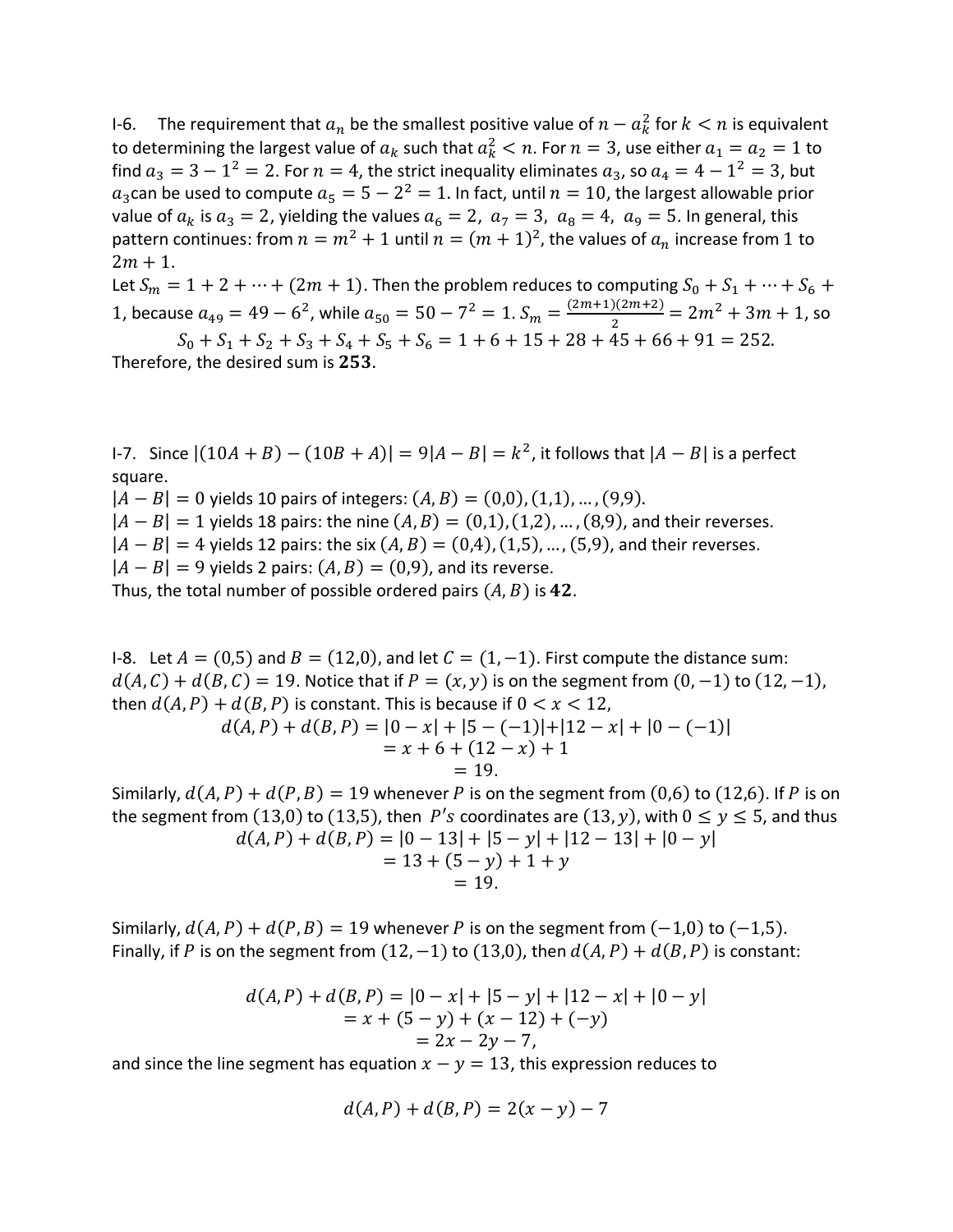Similarly,  $d(A, P) + d(B, P) = 19$  on the segments joining (13,5) and (12,6), (0,6) and (-1,5), and  $(-1,0)$  to  $(0,1)$ . The shape of the "ellipse" is given below.



The simplest way to compute the polygon's area is to subtract the areas of the four corner triangles from that of the enclosing rectangle. The enclosing rectangle's area is  $14 \cdot 7 = 98$ , while each triangle area is  $\frac{1}{2}$ . Therefore, the area is 98  $-$  4  $\cdot \frac{1}{2}$  = 96.

I-9. Let's group values of  $n$  according to the number of bits in their binary representations: Let  $B_n$  be the set of *n*-bit integers, and let  $C_n = \sum_{k \in B_n} C(k)$  be the sum of the C-values for all

|                | Bits $\mid C(n)$ values                                         | Total    |
|----------------|-----------------------------------------------------------------|----------|
|                | $C(1_2)=0$                                                      | $\theta$ |
| $\overline{2}$ | $C(10_2)=0$                                                     |          |
|                | $C(11_2) = 1$                                                   |          |
| 3              | $C(100_2) = 0$ $C(101_2) = 0$                                   | -3       |
|                | $C(110_2) = 1$ $C(111_2) = 2$                                   |          |
| 4              | $C(1000_2) = 0$ $C(1001_2) = 0$ $C(1100_2) = 1$ $C(1101_2) = 1$ | 8        |
|                | $C(1010_2) = 0$ $C(1011_2) = 1$ $C(1110_2) = 2$ $C(1111_2) = 3$ |          |

*n*-bit integers. Observe that the integers in  $B_{n+1}$  can be obtained by appending a 1 or a 0 to the integers in  $B_n$ . Appending a bit does not change the number of consecutive 1's in the previous (left) bits, but each number in  $B_n$  generates two different numbers in  $B_{n+1}$ . Thus,  $c_{n+1}$  equals  $2c_n$  plus the number of new 11 pairs. Appending a 1 will create a new pair of consecutive 1's in and only in numbers that previously terminated in 1. The number of such numbers is half the number of elements in  $B_n$ . Because there are  $2^{n-1}$  numbers in  $B_n$ , there are  $2^{n-2}$  additional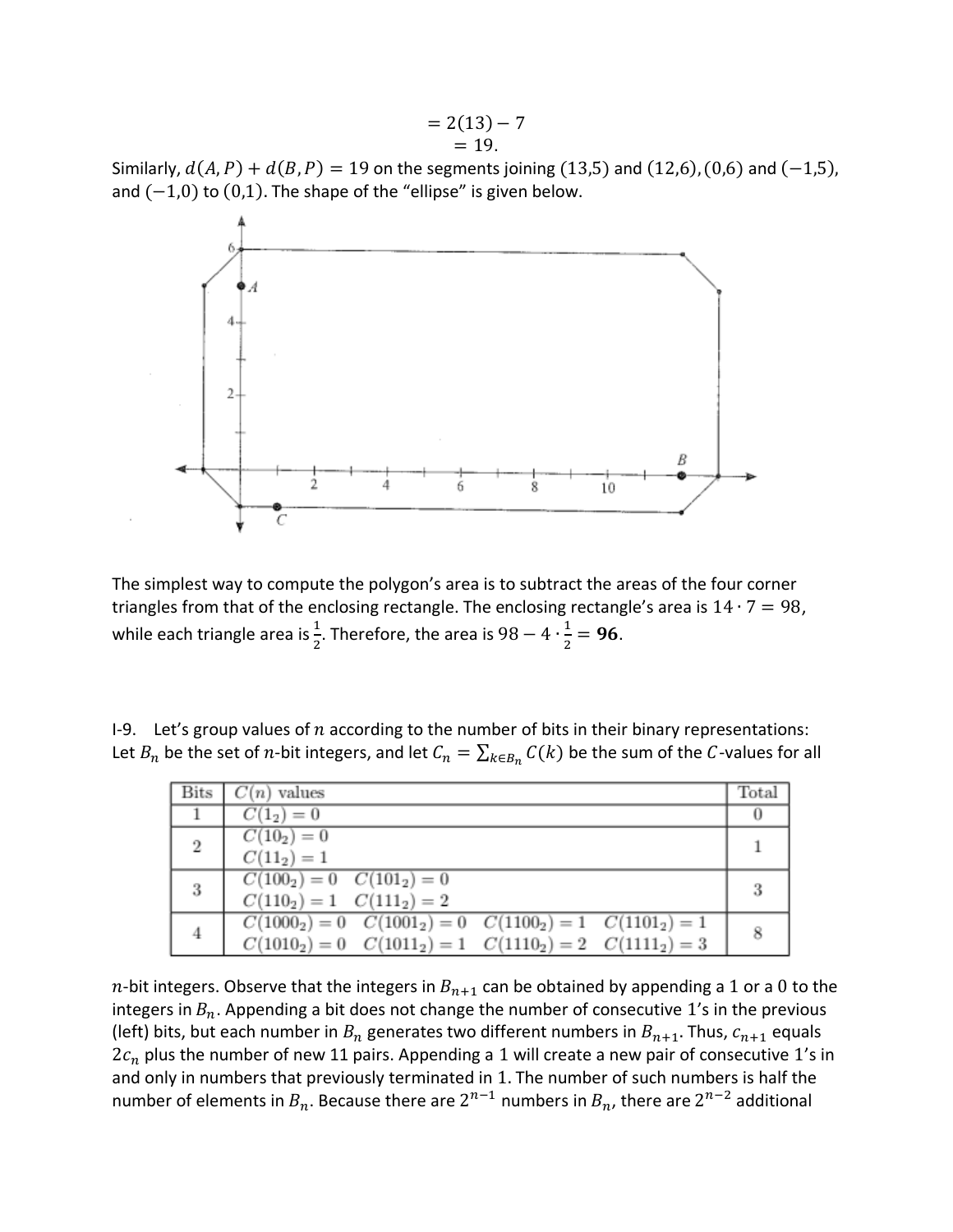pairs of consecutive 1's among elements in  $B_{n+1}$ . Thus for  $n \geq 2$ , the sequence satisfies the recurrence relation:  $c_{n+1} = 2c_n + 2^{n-2}.$ 

**Therefore** 

$$
c_5 = 2c_4 + 2^{4-2} = 20
$$
  
\n
$$
c_6 = 2c_5 + 2^{5-2} = 48
$$
  
\n
$$
c_7 = 2c_6 + 2^{6-2} = 112
$$
  
\n
$$
c_8 = 2c_7 + 2^{7-2} = 256
$$
  
\nSince  $C(256) = 0$ , the desired sum is  $c_1 + c_2 + c_3 + c_4 + c_5 + c_6 + c_7 + c_8 = 448$ .

I-10. Assume that a solution would look like the diagram below.



If we think of  $z, z^2$  and  $z^3$  as vectors in the complex plane, then  $z^2 - z = \overline{AB}$  and  $z^3 - z =$  $\overline{AD}$ .  $\overline{AB}$  and  $\overline{AD}$  must have the same magnitude and that magnitude equals the side of the square. Also, since multiplication by *i* rotates by 90°,  $(\overline{AB})i = \overline{AD}$  and  $(\overline{AD})(-i) = \overline{AB}$ . Thus, the quotient of the two vectors equals either  $i$  or  $-i$ . These considerations underlie the following solution:

We will consider three cases, depending on which element of  $\{z, z^2, z^3\}$  is between the other two in the square. In each case we will find possible values for  $z$  by setting the quotient of the adjacent sides, expressed as complex vectors, equal  $\pm i$ . That means that as vectors, the ratio of the side lengths is  $|\pm i|$  and the angle between them is  $\arg(\pm i) = \pm 90^{\circ}$ .

- i) Let *z* be between  $z^2$  and  $z^3$ . Then  $\frac{z^3-z}{z^2-z} = \pm i \rightarrow z + 1 = \pm i \rightarrow z = -1 \pm i$ . If  $z =$  $-1 + i$ ,  $z^2 = -2i$  giving  $|z^2 - z| = \sqrt{10}$ , so the area is 10. If  $z = -1 - i$ , the area is also 10.
- ii) Let  $z^2$  be between  $z$  and  $z^3$ . Then  $\frac{z^3-z^2}{z^2-z} = \pm i \rightarrow z = \pm i$ . In this case  $z^2 = -1$  and so  $|z^2 - z| = |-1 \pm i| = \sqrt{2}$ . The area of the square is 2.

iii) Finally, let 
$$
z^3
$$
 lie between z and  $z^2$ . Then  $\frac{z^{3}-z}{z^{3}-z^{2}} = \pm i \rightarrow \frac{z(z^{2}-1)}{z^{2}(z-1)} = \pm i \rightarrow \frac{z+1}{z} = \pm i$   
 $\frac{1}{z} = -1 \pm i \rightarrow z = -\frac{1}{2} \mp \frac{1}{2}i$ . This gives  $z^2 = \pm \frac{1}{2}i$ , so the length of the diagonal of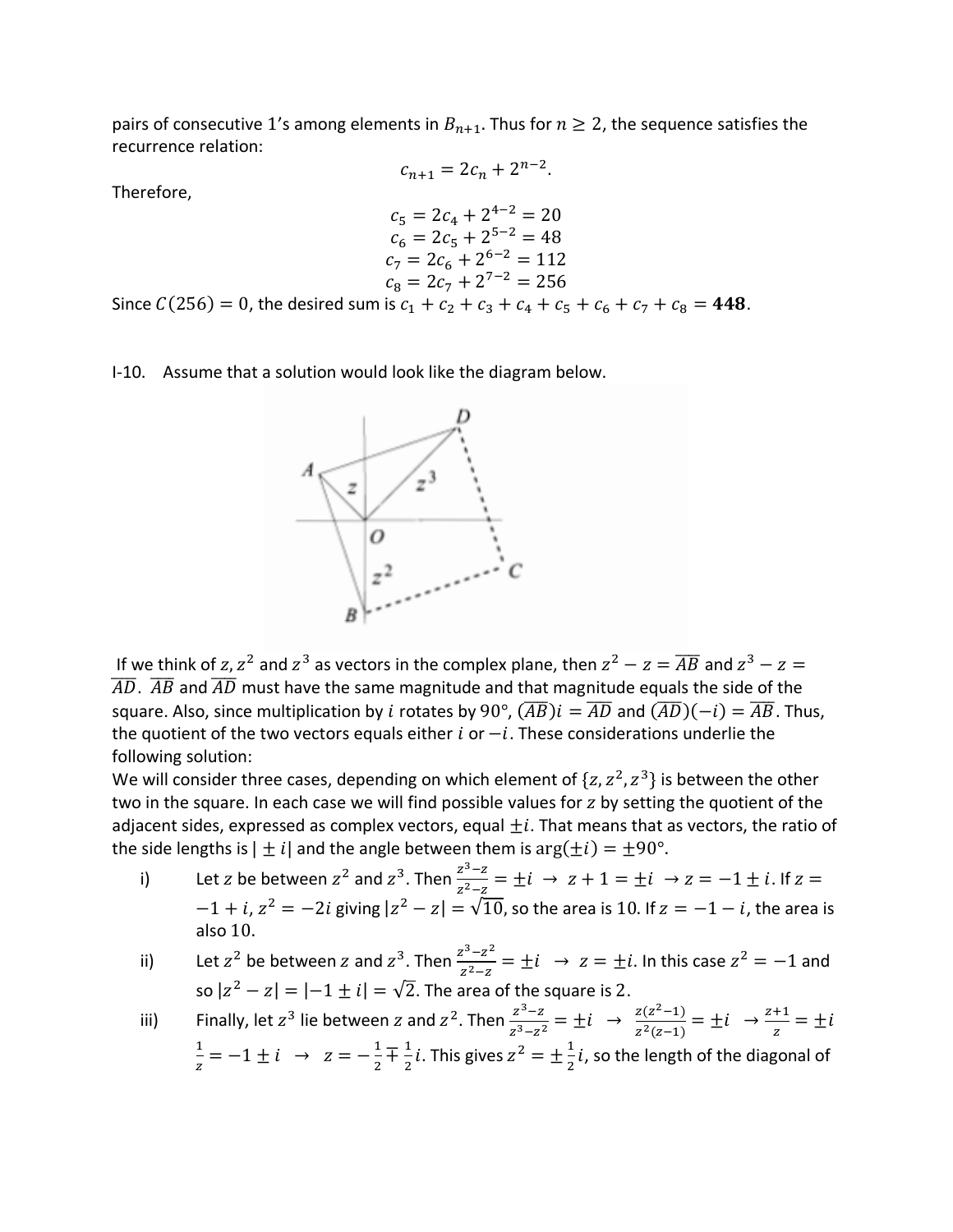the square equals  $|z^2 - z| = \frac{1}{2}$  $\frac{1}{2}i - \left(-\frac{1}{2} - \frac{1}{2}i\right)\right| = \left|\frac{1}{2}\right|$  $\left|\frac{1}{2}+i\right| = \sqrt{\frac{1}{4} + \frac{4}{4}} = \frac{\sqrt{5}}{2}$ . The area is then  $\left(\frac{\sqrt{5}}{2\sqrt{2}}\right)$  $\frac{2}{3} = \frac{5}{8}.$ 

The minimum area is  $\frac{5}{8}$  , and the maximum area is 10, so the answer is  $40\left(\frac{5}{8}\right)$  $\frac{3}{8} + 10 = 425.$ Graphs of examples of solutions to cases (i), (ii), and (iii) respectively are shown below (left to right).

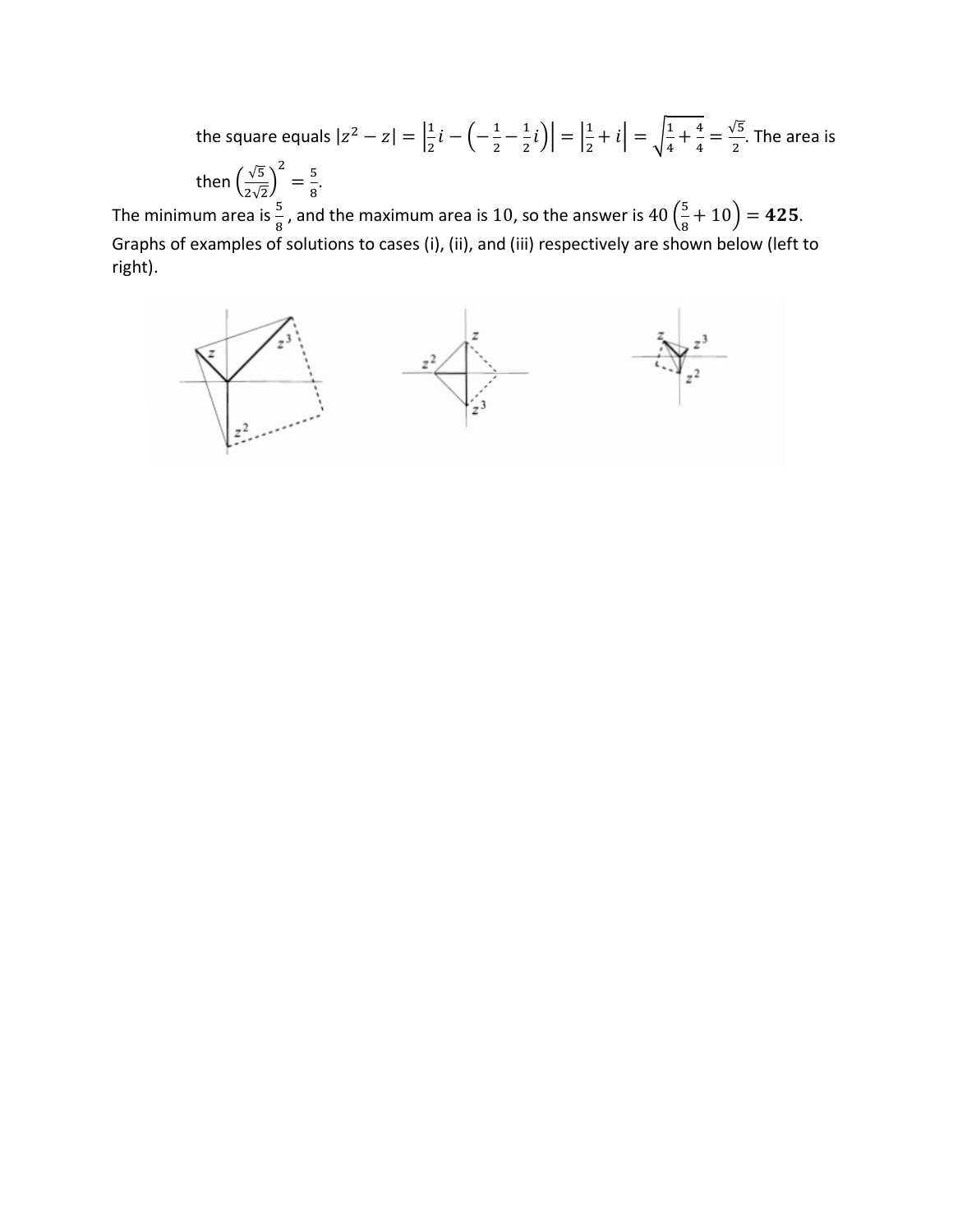# 4 Power Question 2015: The Power of Riffles

Instructions: The power question is worth 50 points; each part's point value is given in brackets next to the part. To receive full credit, the presentation must be legible, orderly, clear, and concise. If a problem says "list" or "compute," you need not justify your answer. If a problem says "determine," "find," or "show," then you must show your work or explain your reasoning to receive full credit, although such explanations do not have to be lengthy. If a problem says "justify" or "prove," then you must prove your answer rigorously. Even if not proved, earlier numbered items may be used in solutions to later numbered items, but not vice versa. Pages submitted for credit should be NUMBERED IN CONSECUTIVE ORDER AT THE TOP OF EACH PAGE in what your team considers to be proper sequential order. PLEASE WRITE ON ONLY ONE SIDE OF THE ANSWER PAPERS. Put the TEAM NUMBER (not the team name) on the cover sheet used as the first page of the papers submitted. Do not identify the team in any other way.

This power question concerns sequences of positive integers, which will be written as  $\langle a_1, a_2, \ldots \rangle$ , or simply  $\langle a_n \rangle$ . In all cases, the first term of the sequence will have index 1, that is, no term will be denoted  $a_0$ .

#### Throughout this power event, the word "sequence" is equivalent to "positive integer sequence". Sequences may not contain non-positive or non-integer values!

A sequence such as  $\langle 71, 54, 37, 20, 3, 20, 3, 20, 3, 20, 3, 20, 3, \ldots \rangle$  is called *periodic*; in this case, the period of the sequence is 2, and the periodicity begins at the fourth term. Formally, a sequence will be called periodic if there exists a positive integer p and a positive integer s such that  $a_n = a_{n+p}$  for all  $n \geq s$ ; the period of the sequence is the least such value of *p*, and the *beginning of periodicity of the sequence* is the least such value of *s*.

The following are four examples of sequences:

- 1. A *constant sequence* such as  $\langle 2, 2, 2, \ldots \rangle$  is the sequence all of whose terms are 2. The sequence might also be written as  $a_n \equiv 2$ .
- 2. The powers of two are given by  $a_n = 2^{n-1}$ , and begin  $\langle 1, 2, 4, \ldots \rangle$ .
- 3. The Fibonacci sequence will be denoted by  $\langle F_n \rangle$ ; they are defined by  $F_1 = F_2 = 1$  and the rule  $F_n = F_{n-1} + F_{n-2}$ for  $n > 3$ .
- 4. The *modulo sequence for n*,  $\langle 1, 2, 3, \ldots, n, 1, 2, 3, \ldots, n, 1, 2, \ldots \rangle$ , that is, the periodic sequence satisfying the conditions (i) that the sequence has period  $n$ , (ii) that the periodicity begins with the first term, and (iii) that the first *n* terms are  $1, 2, 3, \ldots, n$ .

As the examples suggest, a sequence can be defined by an explicit or recursive formula, and need not have any easily expressible algebraic formula.

For a given sequence  $\langle a_n \rangle$ , the *riffle* of  $\langle a_n \rangle$ , denoted  $\langle a'_n \rangle$ , is given by setting  $a'_1 = a_1$ , and for  $n \geq 2$ :

$$
a'_n = \begin{cases} a'_{n-1} - a_n & \text{if } a_n < a'_{n-1} \\ a'_{n-1} + a_n & \text{otherwise.} \end{cases}
$$

Note that each term in  $\langle a'_n \rangle$  is a positive integer, and so  $\langle a'_n \rangle$  is indeed a sequence.

1. Compute  $a'_{10}$  for each sequence below.  $[5 \text{ pts}]$ 

a.  $a_n = n$ **b**.  $a_n = n + 1$ c.  $a_n = n^2$ d.  $a_n = 2^{n-1}$ e.  $a_n = F_n$ , the Fibonacci sequence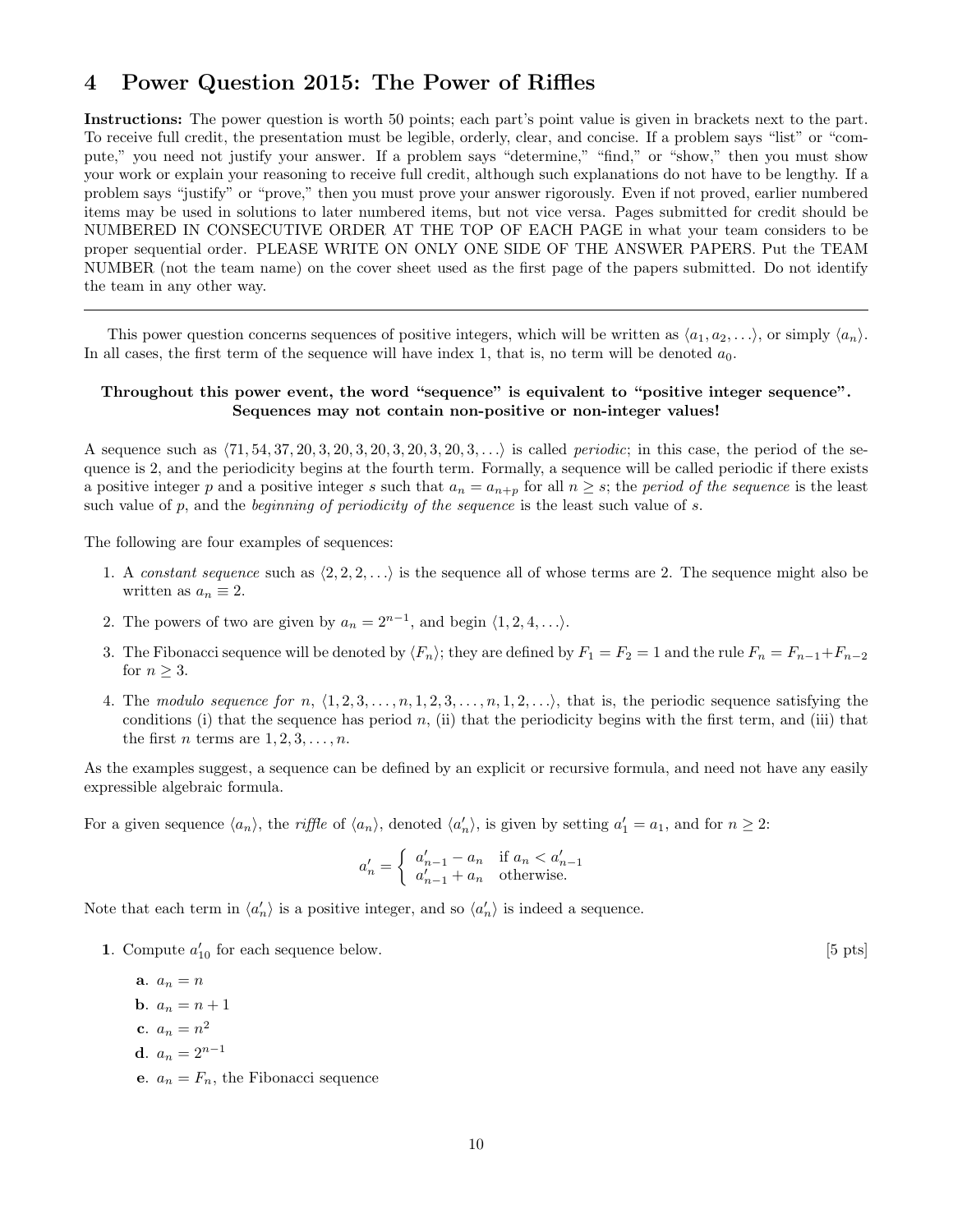- **2**. Compute  $a'_{2015}$  for each sequence below. [3 pts]
	- a.  $a_n = n$
	- **b**.  $a_n = 2^{n-1}$
	- c. the modulo sequence for  $n = 5$

**3**. Determine the smallest *n* for which  $a'_n = 2015$  for each sequence below, or show that no such *n* exists. [7 pts]

- a.  $a_n = n$
- **b**.  $a_n = F_n$
- c. the modulo sequence for  $n = 1000$
- d.  $a_n = 3^n 2^n$
- **4.** a. Compute examples of two sequences  $\langle a_n \rangle$  and  $\langle b_n \rangle$  with equal periods such that  $\langle a'_n \rangle$  and  $\langle b'_n \rangle$  have different periods, or show that no such pair of sequences exists. [2 pts]
	- **b.** Show that  $\langle a_n \rangle$  is periodic if and only if  $\langle a'_n \rangle$  is periodic. [3 pts]
- **5.** Suppose that  $\langle a_n \rangle$  has period *p* and that  $\langle a'_n \rangle$  has period *q*. [6 pts]
	- **a**. Show that  $p \le q \le p \cdot M$ , where *M* is the maximum value of  $\langle a'_n \rangle$ .
	- b. Determine whether *p* must be a divisor of *q*.
- **6.** A sequence  $\langle a_n \rangle$  is *invertible* if there exists at least one sequence  $\langle b_n \rangle$  for which  $\langle b'_n \rangle = \langle a_n \rangle$ ; in that case, the sequence  $\langle b_n \rangle$  is an *inverse* of  $\langle a_n \rangle$ . Determine whether the following sequences  $\langle a_n \rangle$  are invertible. [4 pts]
	- **a***.*  $a_n = n$ **b**.  $a_n = \binom{n+1}{2}$ c.  $a_n = 2^n$ **d**.  $a_n = n^m$ , where  $m > 1$  is a fixed integer
- 7. a. Compute an example of a sequence with period 17 that is invertible, and an example of a sequence with period 17 that is not invertible. [2 pts] [2 pts]
	- **b.** Suppose that  $\langle a_n \rangle$  is periodic with period 2 beginning at  $n = 1$ , and that  $a_2 > 2a_1$ . Show that  $\langle a_n \rangle$  is invertible. [2 pts] invertible. [2 pts]
	- c. Let  $\langle a_n \rangle$  be a strictly increasing sequence. That is,  $a_n < a_{n+1}$  for all *n*. Suppose further that  $\langle a_n \rangle$  is invertible. Prove that  $a_n \ge 2^{n-1}$  for all *n*. [2 pts] invertible. Prove that  $a_n \geq 2^{n-1}$  for all *n*.
	- **d**. Determine the set of real numbers *S* for which the following statement is true:  $\langle a_n \rangle$  is invertible if and only if  $\frac{a_{n+1}}{2} \notin S$  for all  $n \ge 1$ . [3 pts] only if  $\frac{a_{n+1}}{a_n} \notin S$  for all  $n \ge 1$ . [3 pts]
- **8.** Suppose  $\langle a_n \rangle$  is invertible. Let  $\langle a_n \rangle^{-1}$  denote the inverse of  $\langle a_n \rangle$ . More generally, if  $k \ge 1$  and  $\langle a_n \rangle^{-k}$  is invertible, denote its inverse by  $\langle a_n \rangle^{-(k+1)}$ . (It may be helpful to define  $\langle a_n \rangle^0 = \langle a_n \rangle$ .) Define  $\langle a_n \rangle$  to be *k*-*invertible* if the sequences

$$
\langle a_n \rangle
$$
,  $\langle a_n \rangle^{-1}$ , ...,  $\langle a_n \rangle^{-(k-1)}$ 

are all invertible.

- **a.** Determine whether there exists a set *S* for which the following statement is true:  $\langle a_n \rangle$  is 2-invertible if and only if  $\frac{a_{n+1}}{2} \notin S$  for all  $n \ge 1$ . [4 pts] and only if  $\frac{a_{n+1}}{a_n} \notin S$  for all  $n \ge 1$ . [4 pts]
- **b.** Determine whether there exists a sequence  $\langle a_n \rangle$  that is 2015-invertible but *not* 2016-invertible. [3 pts]
- c. Determine whether there exists a sequence  $\langle a_n \rangle$  that is *k*-invertible for all  $k \ge 1$ . (Such a sequence will be called *infinitely invertible*. or  $\infty$ -*invertible*.) [4 pts] be called *infinitely invertible*, or  $\infty$ -*invertible*.)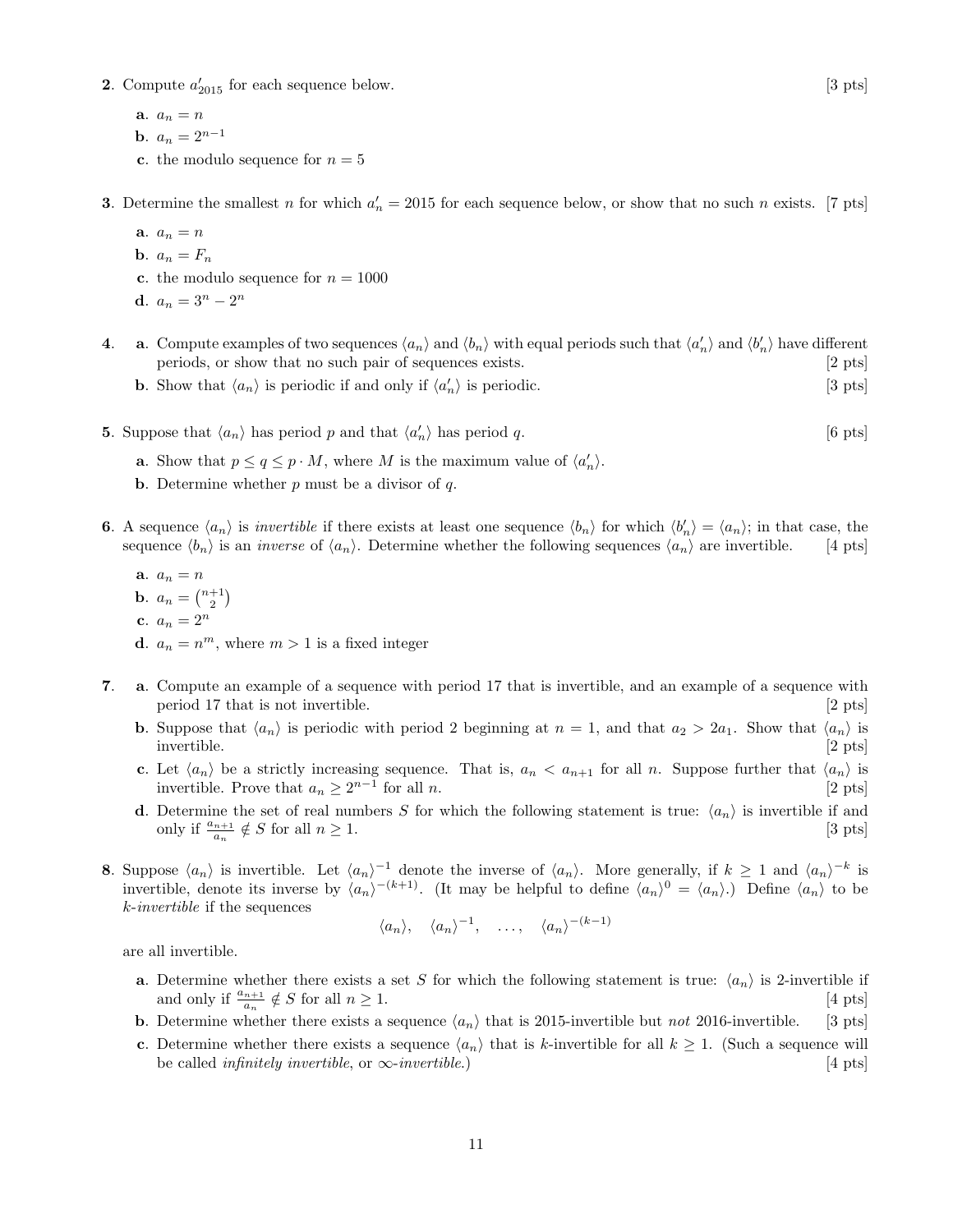## 5 Solutions to Power Question

- 1. The first 10 terms of  $a'_n$  for each sequence are given below.
	- a.  $a_n = n: \langle a'_n \rangle = \langle 1, 3, 6, 2, 7, 1, 8, 16, 7, 17, \ldots \rangle$ **b**.  $a_n = n + 1$ :  $\langle a'_n \rangle = \langle 2, 5, 1, 6, 12, 5, 13, 4, 14, 3, \ldots \rangle$ c.  $a_n = n^2$ :  $\langle a'_n \rangle = \langle 1, 5, 14, 30, 5, 41, 90, 26, 107, 7, \ldots \rangle$ d.  $a_n = 2^{n-1}$ :  $\langle a'_n \rangle = \langle 1, 3, 7, 15, 31, 63, 127, 255, 511, 1023, \ldots \rangle$ e.  $a_n = F_n: \langle a'_n \rangle = \langle 1, 2, 4, 1, 6, 14, 1, 22, 56, 1, \ldots \rangle$
- 2. **a**. Although no proof is required for this problem, it is useful to determine which values of *n* satisfy  $a'_n = 1$ . If  $a'_k = 1$ , the next three terms of the sequence will be  $k + 2$ ,  $2k + 4$ ,  $k + 1$ —note the two consecutive increases—after which  $\langle a'_n \rangle$  increases and decreases alternately. Thereafter, if  $a'_m$  and  $a'_{m+2}$  follow consecutive decreases, then  $a'_{m+2} = a'_m - 1$ , and similarly  $a'_{m+2} = a'_m + 1$  if  $a'_m$  and  $a'_{m+2}$  follow consecutive increases. Thus, if  $a'_{k+3} = k+1$ , the next value of *m* such that  $a'_m = 1$  is  $m = k+3+2k = 3k+3$ .

Using this relation yields  $a'_n = 1$  for  $n = 1, 6, 21, 66, 201, 606, 1821$ . Subsequently,  $a'_{1824} = 1822$ , and  $a'_{1825} = 3647$ . As 2015 is 190 terms later,  $a'_{2015} = 3647 + \frac{1}{2} \cdot 190 = 3742$ .

- **b.** Use induction to show that  $a'_n = 2^n 1$ . The base case is  $a'_1 = a_1 = 1 = 2^1 1$ . Assume then that  $a'_n = 2^n - 1$ . Then because  $a_{n+1} = 2^{(n+1)-1} = 2^n > a'_n$ , it follows that  $a'_{n+1} = a'_n + a_n = 2 \cdot 2^n - 1 = 2^{n+1} - 1$ . Hence  $a'_{2015} = 2^{2014}$ .
- c. Note that  $\langle a_n \rangle$  is periodic, and therefore bounded. A reasonable conjecture is that  $\langle a'_n \rangle$  is periodic. Although no proof is required for this problem, it is useful to provide one now. First, though, it must be shown that if all the terms of a sequence  $\langle a_n \rangle$  are at most *M*, then all the terms of  $\langle a'_n \rangle$  are at most 2*M*:

**Proof:** Assume towards a contradiction that there exists at least one term in  $\langle a'_n \rangle$  that exceeds 2*M*. Let *k* be the smallest index satisfying  $a'_k > 2M$ . Then  $a'_{k-1} \leq 2M$ , and so  $\langle a'_n \rangle$  has an increase from  $a'_{k-1}$ to  $a'_k$ . As this is an increase, it must be the case that  $a_k \ge a'_{k-1}$ . Then  $2a_k \ge a'_{k-1} + a_k = a'_k > 2M$ , which implies  $a_k > M$ , a contradiction.

Note that in general, the 2*M* bound cannot be improved. For example, the constant sequence  $\langle 1, 1, 1, \ldots \rangle$ has a riffle  $\langle 1, 2, 1, 2, \ldots \rangle$ . Now it can be shown that if  $\langle a_n \rangle$  is periodic, then  $\langle a'_n \rangle$  is periodic as well.

**Proof:** If  $\langle a_n \rangle$  is periodic, then it is bounded. Let its period be *p* and its maximum value be *M*. For any fixed offset *r*, the subsequence  $\langle a'_{p+r}, a'_{2p+r}, a'_{3p+r}, \ldots \rangle$  must repeat a value in its first  $2M + 1$ terms. Suppose the first instance of a repeated value in this subsequence is  $a'_{kp+r} = a'_{lp+r}$ . Because  $a_{kp+r+c} = a_{lp+r+c}$  for all positive integers c, it follows by induction that  $a'_{kp+r+c} = a'_{lp+r+c}$ . Therefore  $\langle a'_n \rangle$  is periodic, and its period is at most  $(2M + 1)p$ .

Because  $\langle a'_n \rangle$  is periodic with period 5, it is enough to find *k*, *l*, and *r* such that  $a'_{5k+r} = a'_{5l+r}$ . The first 20 terms of  $\langle a'_n \rangle$  are given below.

|   |  |      |  |  | - J |
|---|--|------|--|--|-----|
| ◡ |  | - 9- |  |  |     |

The first instance of such a repeated pair of terms is  $a'_7 = a'_{17} = 4$ . Thus  $\langle a'_n \rangle$  is periodic with period 10. From here it is straightforward to get  $a'_{2015} = a'_{15} = 3$ .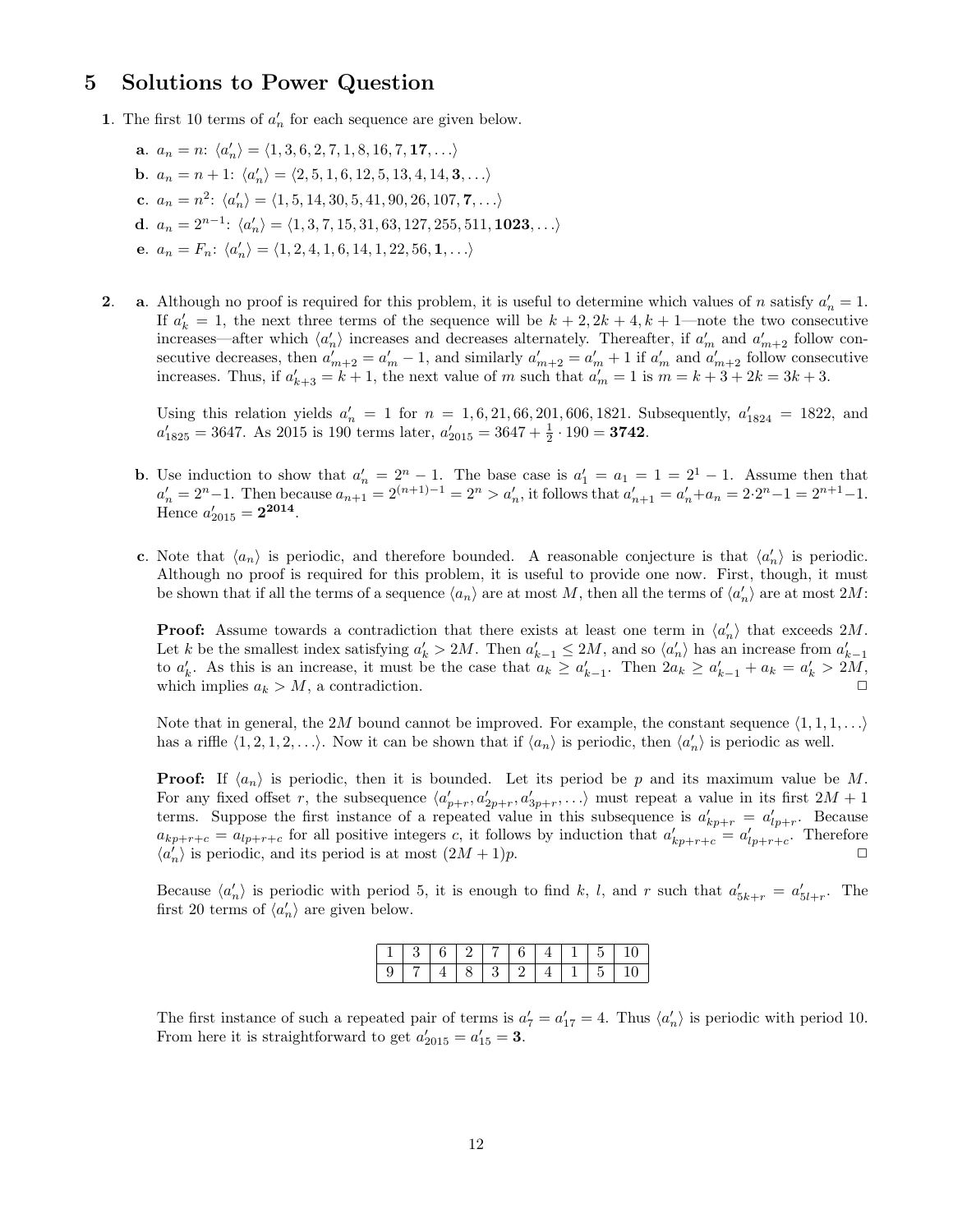**3**. **a**. From the solution to **2a**, recall that if  $k > 1$  and if  $a'_k = 1$ , then the next term to equal 1 will be  $a'_{3k+3}$ . Furthermore, it was shown that the terms  $a'_{k+1}, a'_{k+2}, \ldots, a'_{3k+3}$  consist of alternating increases and decreases, with the terms coming after the increases or decreases themselves increasing or respectively decreasing by 1. That is,  $a'_{k+2}, a'_{k+4}, \ldots, a'_{3k+2} = 2k+4, 2k+5, \ldots, 3k+4$ ; and  $a'_{k+1}, a'_{k+3}, \ldots, a'_{3k+3} = k+2, k+1, \ldots, 1$ .

For each set of terms  $a_k, a_{k+1}, \ldots, a_{3k+3}$ , consider the range of values covered by the respective increasing and decreasing subsequences:

| k              | UP                            | <b>DOWN</b>             |
|----------------|-------------------------------|-------------------------|
| $\overline{1}$ | 6.7                           | 3, 2, 1                 |
| 6              | $16, 17, \ldots, 22$          | $8, 7, \ldots, 1$       |
| 21             | $46, 47, \ldots, 67$          | $23, 22, \ldots, 1$     |
| 66             | $136, 137, \ldots, 202$       | $68, 67, \ldots, 1$     |
| 201            | $406, 407, \ldots, 607$       | $203, 202, \ldots, 1$   |
| 606            | $1216, 1217, \ldots, 1822$    | $608, 607, \ldots, 1$   |
| 1821           | $3646, 3647, \ldots, 5467$    | $1823, 1822, \ldots, 1$ |
| 5466           | $10936, 10937, \ldots, 16402$ | $5468, 5467, \ldots, 1$ |

It is clear then that the first time 2015 occurs in  $\langle a'_n \rangle$  will be in the decreasing subsequence beginning at  $a'_{5467} = 5468$ . Because  $5468 - 2015 = 3453$ , it will take  $2 \cdot 3453 = 6906$  more terms to reach 2015. That is,  $2015 = a'_{5467+6906} = a'_{12373}$ .

**b**. In this case,  $a'_n = 2015$  has no solution. Note that  $\langle a'_n \rangle$  begins with 1, 2, 4, 1. That is,  $a'_4 = 1$ .

Now suppose  $a'_n = 1$ , for some index  $n > 2$ . Then  $a_{n+1} = F_{n+1} > 1$  and  $a_{n+2} = F_{n+2} \ge F_{n+1} + 1$ . Therefore  $a'_{n+1} = F_{n+1} + 1$ ,  $a'_{n+2} = F_{n+1} + 1 + F_{n+2} = F_{n+3} + 1$ , and  $a'_{n+3} = (F_{n+3} + 1) - F_{n+3} = 1$ . That is, every third term of  $\langle a'_n \rangle$  will equal 1, and the intermediate terms will each be 1 greater than a Fibonacci number.

This result applies to  $\langle a'_n \rangle$  from  $n = 4$  onward. Because 2014 is not a Fibonacci number, 2015 does not appear in  $\langle a'_n \rangle$ .

- c. It can be shown by contradiction that 2015 does not appear in  $\langle a'_n \rangle$ . If  $a'_n = 2015$ , then because  $a_n \le 1000$ ,  $a'_{n-1}$  must be smaller than  $a'_n$ . That is,  $a'_{n-1} = a'_n - a_n = 2015 - a_n \ge 1015$ . But because  $a'_{n-1} \ge 1015$ and  $a_n \le 1000$ , it follows that  $a'_n = a'_{n-1} - a_n < 1015$ . Thus 2015 does not appear in  $\langle a'_n \rangle$ .
- d. The number 2015 does not appear in  $\langle a'_n \rangle$ . First, it will be shown that  $\langle a'_n \rangle$  has no decreases, or equivalently,  $a_n > a'_{n-1}$  for all *n*. Proceed by induction. In the base case,  $a_2 = 5 > 1 = a'_1$ . Then assume  $a'_k = a_1 + \cdots + a_k$  for some  $k \ge 1$ . Note that  $3^1 + 3^2 + \cdots + 3^k = \frac{1}{2}(3^{k+1}-3)$  and  $2^1 + 2^2 + \cdots + 2^k = 2^{k+1}-2$ , so  $a'_k = \frac{3^{k+1}}{2} - 2^{k+1} + \frac{1}{2}$ . Then  $a_{k+1} - a'_k = \frac{3^{k+1}-1}{2} > 0$ , so  $a'_{k+1} = a'_k + a_{k+1}$ , which is another increase. This completes the inductive step.

Because  $\langle a'_n \rangle$  is strictly increasing, it is necessary only to compute terms until reaching one that is at least 2015. The first several terms of  $\langle a'_n \rangle$  are  $1, 6, 25, 90, 301, 966, 3025$ . Hence 2015 does not occur in the sequence.

4. **a**. There are many such examples. Consider  $\langle a_n \rangle = \langle 1, 2, 1, 2, \ldots \rangle$  and  $\langle b_n \rangle = \langle 1, 3, 1, 3, \ldots \rangle$ : their respective riffles, with periods 4 and 6, are shown below.

$$
\langle a'_n \rangle = \langle 1, 3, 2, 4, 3, 1, 2, 4, 3, 1, \ldots \rangle
$$
  

$$
\langle b'_n \rangle = \langle 1, 4, 3, 6, 5, 2, 1, 4, 3, 6, \ldots \rangle
$$

b. The forward direction of the proof was shown earlier as a part of the solution to  $2c$ , so now consider the reverse direction of the proof.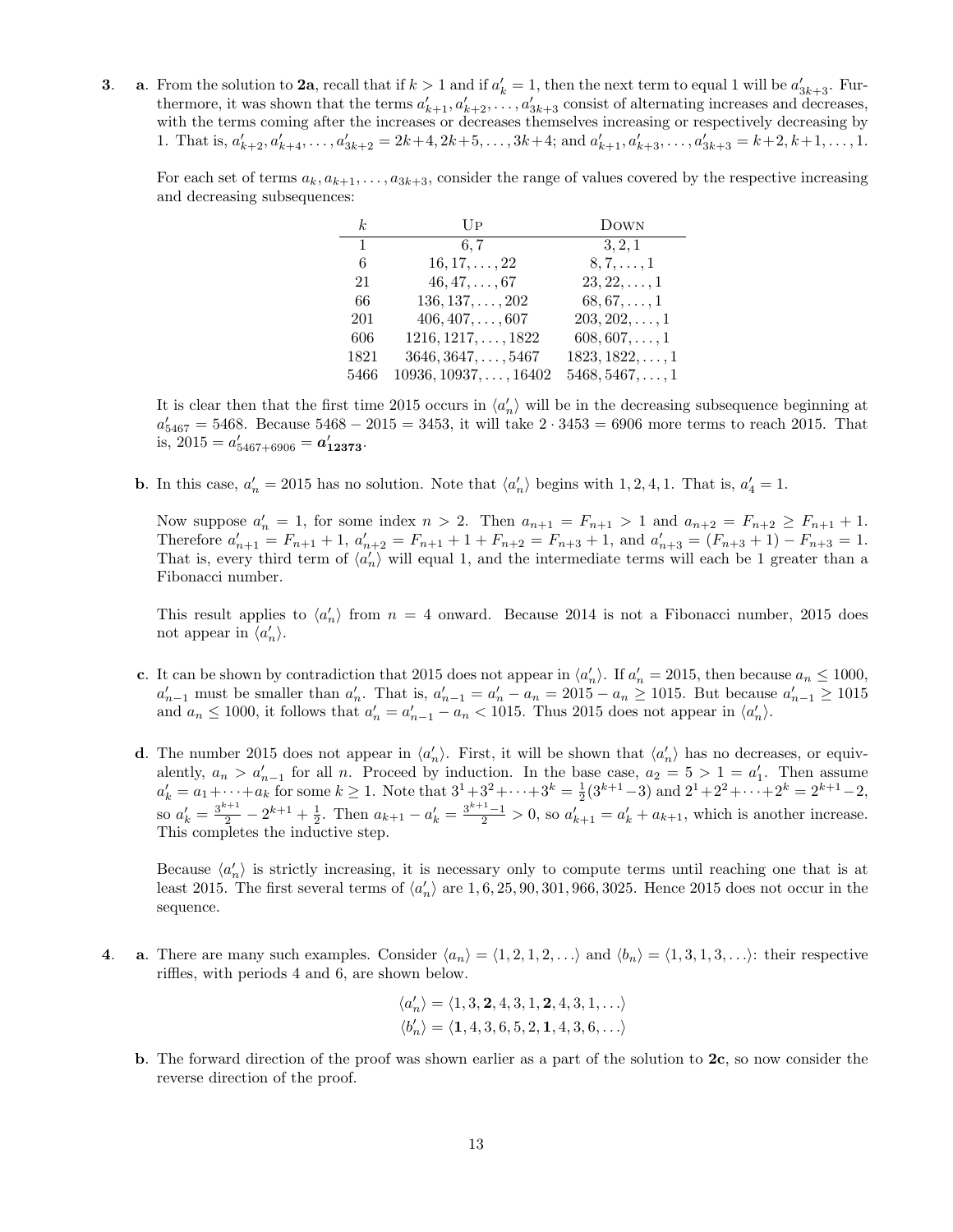Suppose that  $\langle a'_n \rangle$  is periodic with period *p*. Let *r* be an integer such that  $a'_s = a'_{s+p}$  for all  $s \geq r$ . Because  $a_n = |a'_n - a'_{n-1}|$  for all  $n > 1$ , it follows that  $a_{s+p} = |a'_{s+p} - a'_{s+p-1}| = |a'_{s+2p} - a'_{s+2p-1}| = a_{s+2p}$ for all  $s \geq r$ . This establishes the periodicity of  $\langle a_n \rangle$ , and completes the proof.

5. a. By assumption, the sequence  $\langle a_n \rangle$  has period *p*, the riffle  $\langle a'_n \rangle$  has period *q*, and max<sub>*n*</sub>  $a'_n = M$ . Let the periodicity of  $\langle a'_n \rangle$  begin at *r*, that is, for all  $k \ge r$ ,  $a'_k = a'_{k+q}$ . Then

$$
a_{k+1} = |a_{k+1}' - a_k'| = |a_{k+1+q}' - a_{k+q}'| = a_{k+1+q}
$$

for all such *k*, and so  $\langle a_n \rangle$  is periodic with period at most *q*. That is,  $p \leq q$ .

Let *s* be an integer for which  $a_k = a_{k+p}$  for all  $k \geq s$ . Consider the  $M+1$  values  $a'_s, a'_{s+p}, \ldots, a'_{s+Mp}$ . These are *M* + 1 terms, all of which are values between 1 and *M*. Hence there must exist integers *u* and *v* such that  $0 \le u < v \le M$  and  $a'_{s+up} = a'_{s+vp}$ . It can be shown via induction that  $\langle a'_n \rangle$  is periodic from  $a'_{s+up}$  onwards. Assume  $a'_{s+up+z} = a'_{s+vp+z}$  for some  $z \geq 0$ . (The case  $z = 0$  has already been established.) Because  $a'_{s+up+z} = a'_{s+vp+z}$  and  $a_{s+up+z+1} = a_{s+vp+z+1}$ , it follows that  $a'_{s+up+z+1} = a'_{s+vp+z+1}$ , concluding the inductive step. Thus  $\langle a'_n \rangle$  is periodic with period at most  $(v - u)p \leq Mp$ .

**b.** Show that *q* is a multiple of *p* by contradiction. If  $p = 1$ , then *q* must be a multiple of *p*. So assume that  $p > 1$ . In the proof that follows, the essential idea is that if *q* is *not* a multiple of *p*, then  $\langle a_n \rangle$  must be periodic with a period of  $c = \gcd(p, q)$ .

Assume towards a contradiction that *q* is not a multiple of *p*. Let  $c = \gcd(p, q)$ , and let  $d = \frac{p}{c}$ . Note that  $c < p$ , and so  $d > 1$ .

Let r be an integer for which  $a_{r+k} = a_{r+k+p}$  for all  $k \ge 0$ . Then for *at least one* integer *i* with  $1 \le i \le c$ , the terms  $a_{r+i}, a_{r+i+c}, \ldots, a_{r+i+(d-1)c}$  must contain *at least two* different values. (If this weren't the case, then  $\langle a_n \rangle$  would have period at most *c*, which is a contradiction.)

So let  $x, y$  be integers, with  $0 \le x < y < d$  for which  $a_{r+i+xc} \ne a_{r+i+yc}$ . Because  $c = \gcd(p,q)$ ,  $\frac{p}{c}$ and  $\frac{q}{c}$  are relatively prime. Hence there exists an integer  $m > 0$  such that  $m \cdot \frac{q}{c} \equiv 1 \mod \frac{p}{c}$ . Thus  $m(y-x)q \equiv (y-x)c \mod p$ . Then

$$
a_{r+i+xc} = |a'_{r+i+xc} - a'_{r+i+xc-1}|
$$
  
=  $|a'_{r+i+xc+m(y-x)q} - a'_{r+i+xc+m(y-x)q-1}|$   
=  $a_{r+i+xc+m(y-x)q}$ .

But  $r + i + xc + m(y - x)q$  is no less than *r* and is congruent to  $r + i + yc \mod p$ , so

$$
a_{r+i+xc+m(y-x)q} = a_{r+i+yc} \neq a_{r+i+xc}.
$$

This result contradicts the existence of two distinct values within one of the  $\frac{p}{c}$  subsequences of  $\langle a_n \rangle$ , which would imply that  $\langle a_n \rangle$  is periodic with period at most *c*.

- 6. a. The sequence is not invertible. Note that if  $\langle b_n \rangle$  is an inverse of  $\langle a_n \rangle$ , then  $b_3 = |a_3 a_2| = 1$ . But then it follows that  $a_3 = b'_3 = b'_2 - b_3 = 2 - 1 = 1 \neq a_3$ .
	- **b.** The sequence is not invertible. The first few terms of  $\langle a_n \rangle$  are 1, 3, 6, 10, 15. So if  $\langle b_n \rangle$  is an inverse of  $\langle a_n \rangle$ , it follows that  $b_4 = |a_4 - a_3| = 4$ . But then  $a_4 = b'_4 = b'_3 - b_4 = 6 - 4 = 2$ .
	- c. The sequence is invertible, with inverse  $\langle b_n \rangle$ , where  $b_1 = 1$ , and  $b_n = 2^{n-2}$  for  $n > 1$ . It is straightforward to show by induction that  $\langle b'_n \rangle = \langle a_n \rangle$ .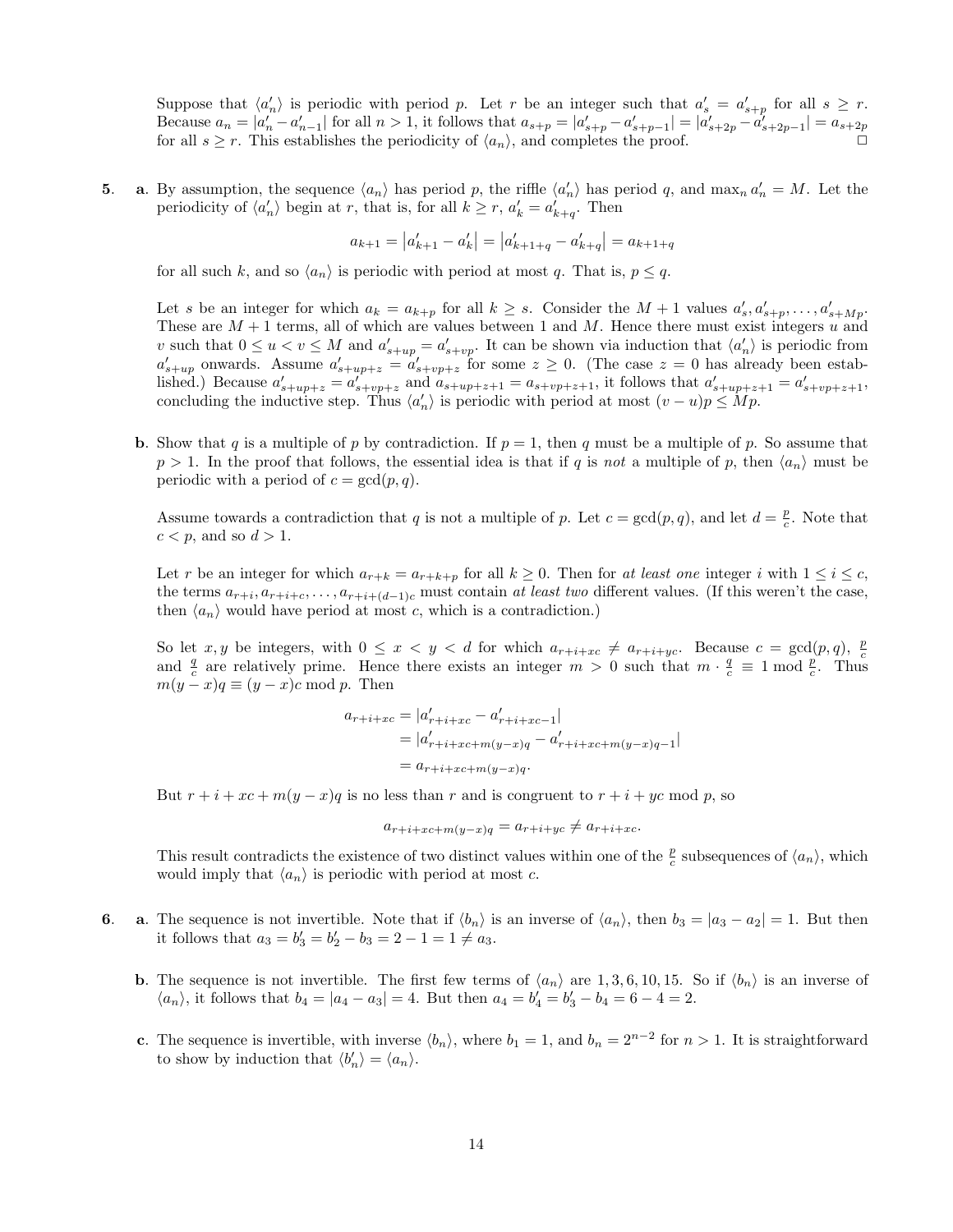- d. This sequence is not invertible for any value of *m*. As with the earlier examples of sequences that were not invertible, the key is to find a pair of terms  $a_n$ ,  $a_{n+1}$  for which  $\frac{a_{n+1}}{a_n} < 2$ . Because  $\sqrt[m]{2} > 1$ , there exists an integer *k* for which  $(\frac{k+1}{k})^m < 2$ . So suppose there exists a sequence  $\langle b_n \rangle$  for which  $b'_1, b'_2, \ldots, b'_k =$  $a_1, a_2, \ldots, a_k$ . Because  $(\frac{k+1}{k})^m < 2$ , it follows that  $a_{k+1} < 2a_k$ . Therefore  $b_{k+1} = |a_{k+1} - a_k| = a_{k+1} - a_k$ , which is less than  $a_k = b'_k$ . Thus  $b'_{k+1} = b'_k - b_{k+1} = 2a_k - a_{k+1}$ , which is less than  $a_{k+1}$ .
- 7. **a.** The periodic sequence  $\langle 17, 16, 15, \ldots, 1, 17, 16, \ldots \rangle$  is invertible, whereas the periodic sequence  $\langle 1, 2, 3, \ldots, 17, 1, 2, \ldots \rangle$  is not invertible.
	- **b.** Let  $\langle b_n \rangle$  be defined as follows:  $b_1 = a_1$ , and for  $n > 1$ ,  $b_n = a_2 a_1$ . Then  $b_2 > b_1$ , and it follows that  $b'_1 = b_1 = a_1, b'_2 = b_1 + b_2 = a_2$ , and  $b'_3 = b'_2 - b_3 = a_1$ . Because  $b'_1 = b'_3$  and  $\langle b_n \rangle$  is constant for  $n \ge 2$ ,  $\langle b'_n \rangle$  is periodic from  $n \geq 2$  onwards. Thus  $\langle b_n \rangle$  is an inverse of  $\langle a_n \rangle$ .
	- c. Proceed by induction on *n*. For the base case,  $a_1 \geq 1 = 2^{1-1}$ . Suppose that  $\langle b'_n \rangle = \langle a_n \rangle$ , and assume that  $a_n \geq 2^{n-1}$ . Then  $a_{n+1} \geq a_n$  implies that  $b_{n+1} \geq a_n = 2^{n-1}$ , so  $a_{n+1} = a_n + b_{n+1} \geq 2^{n-1} + 2^{n-1} = 2^n$ .
	- d. Given a sequence  $\langle a_n \rangle$  of positive integers, define the *ruffle* sequence  $\langle \hat{a}_n \rangle$  as follows: let  $\hat{a}_1 = a_1$ , and for  $n > 1$  let  $\hat{a}_n = |a_n - a_{n-1}|$ .

**Claim:** If  $\langle a_n \rangle$  is invertible, it can have only one inverse, namely  $\langle \hat{a}_n \rangle$ .

**Proof of Claim:** Suppose there exists a sequence  $\langle b_n \rangle$  for which  $\langle b'_n \rangle = \langle a_n \rangle$ . Then  $b_1 = a_1$ , and for  $n > 1$ ,  $b_n = |a_n - a_{n-1}|$ . That is,  $\langle b_n \rangle = \langle \hat{a}_n \rangle$ .

Note the restricted nature of the claim: it does *not* guarantee that  $\langle (\hat{a})'_n \rangle = \langle a_n \rangle$ . For example, the ruffle of  $\langle 1, 2, 3, 4, \ldots \rangle$  is the constant sequence  $\langle 1, 1, 1, 1, \ldots \rangle$ , but the riffle of that constant sequence is the period-2 sequence  $\langle 1, 2, 1, 2, \ldots \rangle$ . The reason the claim appears to generate an extraneous inverse to  $\langle 1, 2, 1, 2, \ldots \rangle$  is that this sequence doesn't have an inverse, which was one of the hypotheses of the claim!

Now consider the question at hand:

**Stronger Claim:** A sequence  $\langle a_n \rangle$  is invertible if and only if  $\frac{a_{n+1}}{a_n} \notin [1,2)$  for all  $n \geq 1$ .

**Proof of Stronger Claim:** Suppose  $\langle a_n \rangle$  is a positive integer sequence such that  $\frac{a_{n+1}}{a_n} \notin [1,2)$  for all  $n \ge 1$ . Then  $\hat{a}_n > 0$  for all  $n \ge 1$ . It is true that  $\hat{a}_1 = (\hat{a})'_1 = a_1$ . Proceed by induction to show that the ruffle sequence  $\langle \hat{a}_n \rangle$  is the inverse of  $\langle a_n \rangle$ :

Suppose that  $(\hat{a})'_k = a_k$  for some  $k \ge 1$ . Then  $\hat{a}_{k+1} = |a_{k+1} - a_k|$ . If  $a_{k+1} < a_k$ , then  $\hat{a}_{k+1} =$  $a_k - a_{k+1} < a_k = (\hat{a})'_k$ , and so  $(\hat{a})'_{k+1} = (\hat{a})'_k - \hat{a}_{k+1} = a_k - (a_k - a_{k+1}) = a_{k+1}$ . If  $a_{k+1} > a_k$ , then  $\hat{a}_{k+1} = a_{k+1} - a_k \ge a_k = (\hat{a})'_k$ , and so  $(\hat{a})'_{k+1} = (\hat{a})'_k + \hat{a}_{k+1} = a_k + (a_{k+1} - a_k) = a_{k+1}$ . This completes the inductive step. (And the earlier claim entails that there are no other inverses of  $\langle a_n \rangle$ .)

To show that the condition on *S* is necessary, use proof by contradiction. Suppose *k* is the smallest integer for which  $\frac{a_{k+1}}{a_k} \in [1,2)$ . By the earlier induction,  $(\hat{a})_k' = a_k$ . Then  $\hat{a}_{k+1} = a_{k+1} - a_k < a_k = (\hat{a})_k'$ , and so  $(\hat{a})'_{k+1} = (\hat{a})'_{k} - \hat{a}_{k+1} = a_k - (a_{k+1} - a_k) = 2a_k - a_{k+1}$ , which is smaller than  $a_k$  and therefore cannot equal  $a_{k+1}$ .

**8.** a. No such set S exists. For a given sequence  $\langle a_n \rangle^k$ , let  $R_a^k$  be the set of values  $\{\frac{a_2}{a_1}, \frac{a_3}{a_2}, \frac{a_4}{a_3}, \ldots\}$ . Note that earlier it was shown that  $\langle a_n \rangle^0$  is invertible if and only if  $R_a^0 \cap [1, 2) = \emptyset$ .

Let  $\langle b_n \rangle^0$  be the periodic sequence  $\langle 1,3,1,3,1,3,\ldots \rangle$ . Then  $R_b^0 = {\frac{1}{3}, 3}$ . This sequence is invertible,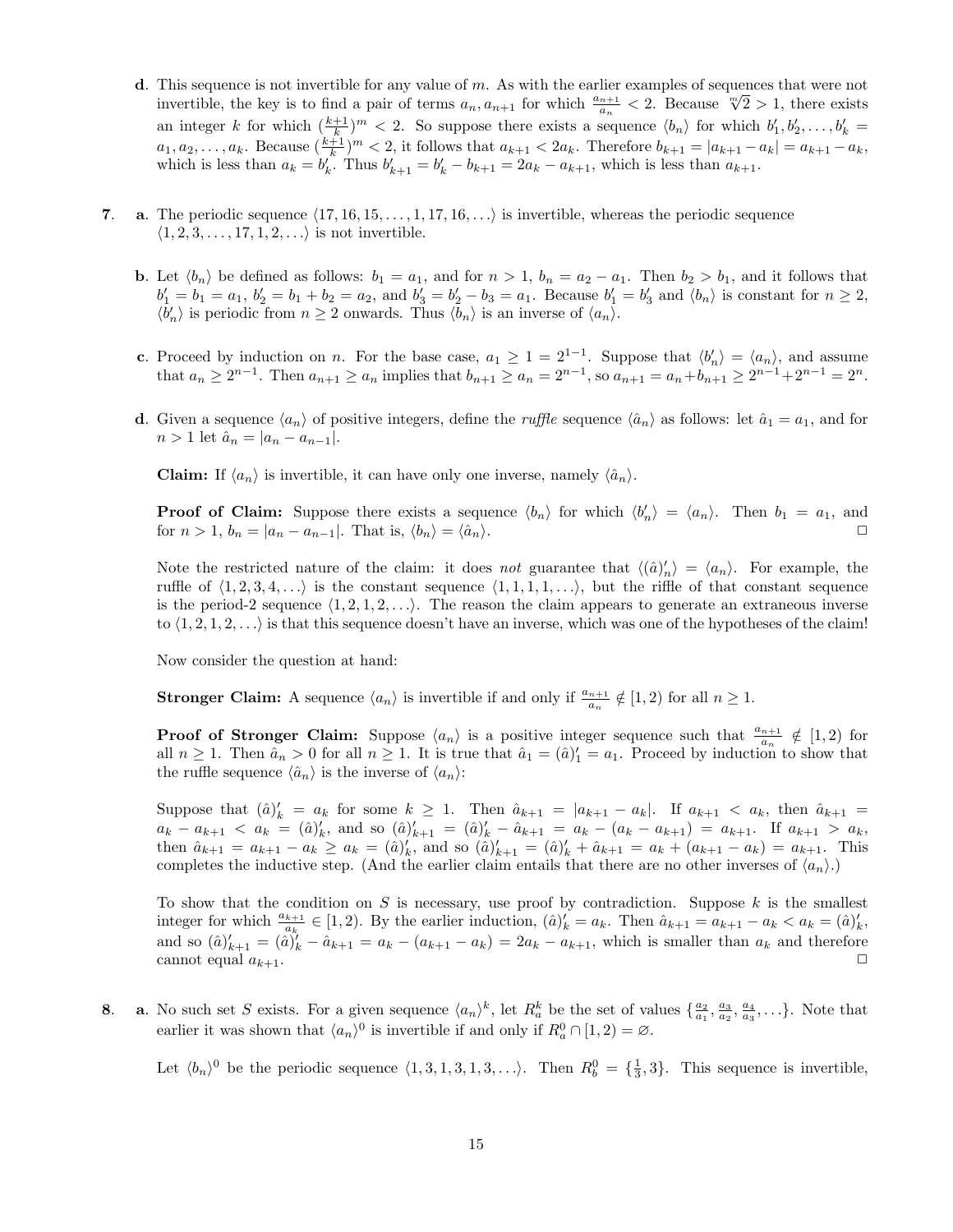and  $\langle b_n \rangle^{-1} = \langle \hat{b}_n \rangle = \langle 1, 2, 2, 2, 2, 2, \ldots \rangle$ . Clearly,  $\langle b_n \rangle^{-1}$  is not invertible, because it has repeated values.

Now let  $\langle c_n \rangle^0$  be the sequence whose first few terms are 1, 3, 9, 30, 10, and whose subsequent terms are  $c_n = 10^{n-4}$  for  $n \neq 6$ . That is, the first eight terms are 1, 3, 9, 30, 10, 100, 1000, 10000. Then  $R_c^0 = \{3, \frac{10}{3}, \frac{1}{3}, 10\}$ , and it follows that  $R_c^0 \cap [1, 2) = \emptyset$ . Thus  $\langle c_n \rangle^0$  is invertible. The first several terms of  $\langle c_n \rangle^{-1}$  are 2, 6, 21, 20, 90, 900, 9000.  $R_c^{-1} = \{3, \frac{7}{3}, \frac{20}{21}, \frac{9}{2}, 10\}$ . It follows that  $R_c^{-1} \cap [1, 2) = \emptyset$ , so  $\langle c_n \rangle^0$  is indeed 2-invertible.

On the other hand,  $R_b^0 \subset R_c^0$ . In order for the original claim to be true, either  $\frac{1}{3}$  or 3 must be an element of *S*. But both these values are in  $R_c^0$ , and  $\langle c_n \rangle^0$  is 2-invertible. Therefore the claim cannot be true, as no such set *S* satisfies the condition.

**b.** Such a sequence exists. For an integer  $k \ge 1$  and sequence  $\langle a_n \rangle$ , let  $\langle a_n \rangle^k$  denote the *k*th riffle of  $\langle a_n \rangle$ . That is,  $\langle a_n \rangle^{k+1}$  is the riffle of  $\langle a_n \rangle^k$ . (And as before, let  $\langle a_n \rangle^0 = \langle a_n \rangle$ .)

Consider the *k*th riffle of the sequence  $a_n = 2^{n-1}$ . Note that  $\langle a_n \rangle$  is invertible, because  $\frac{a_{n+1}}{a_n} = 2$  for all *n*. However, because the first two terms of  $\langle a_n \rangle^{-1}$  are 1, 1,  $\langle a_n \rangle$  is not 2-invertible.

**Claim:** Let  $\langle b_n \rangle$  be the *k*th riffle of  $\langle a_n \rangle$ , where  $k \ge 1$ . Then  $\langle b_n \rangle$  is strictly increasing, with  $\frac{b_{n+1}}{b_n} > 2$  for all *n*.

**Proof of Claim:** The claim is true for  $k = 1$ , as  $\langle a_n \rangle^1 = \langle 1, 3, 7, 15, 31, \ldots \rangle$ , i.e., the sequence  $2^n - 1$ . So assume the claim is true for some positive integer *k*, and let  $\langle c_n \rangle = \langle b'_n \rangle = \langle a_n \rangle^{k+1}$ . First show that  $\langle c_n \rangle$  is increasing. Proceed by induction. For the base case,  $c_1 = b_1$ , and because  $b_2 > b_1$ , it follows that  $c_2 = b_1 + b_2$ . Assume (further) now that  $\langle c_n \rangle$  is increasing for  $c_1, c_2, \ldots, c_j$ . Note that  $b_j < \frac{b_{j+1}}{2}$ ,  $b_{j-1} < \frac{b_{j+1}}{4}$ , ...,  $b_1 < \frac{b_{j+1}}{2^j}$ , and so  $c_j = b_1 + b_2 + \cdots + b_j < b_{j+1}(2-\frac{1}{2^j})$ . Then because  $\frac{b_{j+1}}{b_j} > 2$ ,  $\langle c_n \rangle$  increases at  $c_{j+1}$ . This completes the (inner) inductive step, demonstrating that  $\langle c_n \rangle$  is increasing.  $\Box$ 

It remains to complete the outer induction; that is, that the ratios of consecutive terms are decreasing but are always larger than 2. It can be shown that they are all larger than 2, by noting that

$$
\frac{c_{n+1}}{c_n} = \frac{b_1 + b_2 + \dots + b_n + b_{n+1}}{b_1 + b_2 + \dots + b_n}
$$

$$
= 1 + \frac{b_{n+1}}{b_1 + b_2 + \dots + b_n}
$$

$$
> 1 + \frac{b_{n+1}}{\frac{b_{n+1}}{2^n} + \frac{b_{n+1}}{2^{n-1}} + \dots + \frac{b_{n+1}}{2^n}}
$$

$$
> 1 + \frac{1}{1 - \frac{1}{2^n}}
$$

$$
> 2.
$$

This argument completes the proof.

(Note: It can furthermore be shown that  $\frac{c_2}{c_1} > \frac{c_3}{c_2} > \frac{c_4}{c_3} > \cdots > 2$ .)

It has thus been shown that for any positive integer *k*,  $\langle a_n \rangle^k$  is invertible. (Its ratios are all larger than 2.) Thus  $\langle a_n \rangle^{2014}$  can be inverted 2014 times to get  $\langle a_n \rangle$ , and one more time to get 1, 1, 2, 4, 8,... but *cannot* be inverted once more (which would be a 2016th inversion).

This solution can easily be amended to find sequences that can be inverted  $k$  times but not  $k+1$  times.